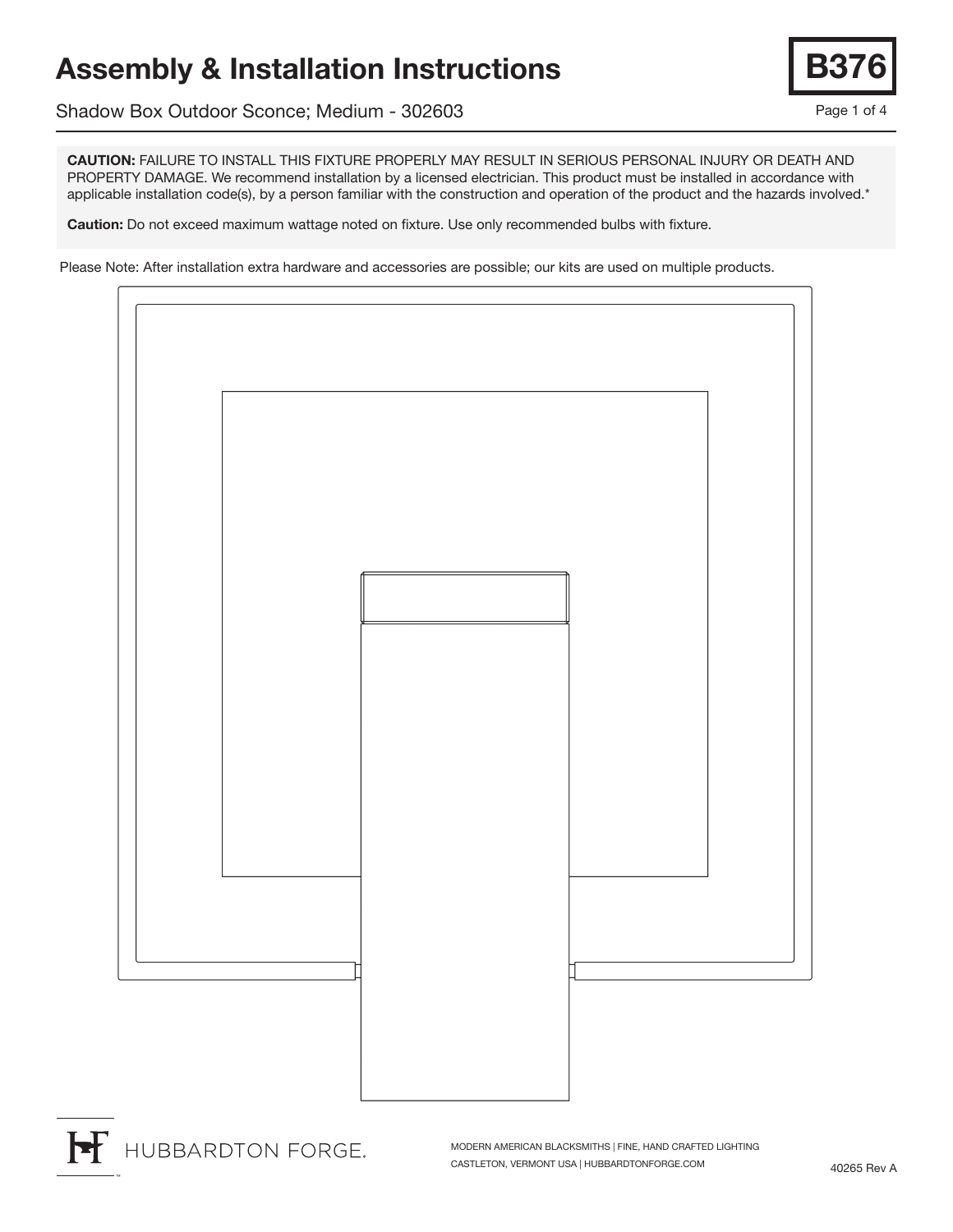# Assembly & Installation Instructions | B

Shadow Box Outdoor Sconce; Medium - 302603

#### **Component Parts**

| A | <b>Fixture</b>                    |
|---|-----------------------------------|
| B | <b>Crossbar</b>                   |
| C | <b>Threaded Studs (2)</b>         |
| D | <b>Square Tube</b>                |
| Е | <b>Flat Head Thumb Screw</b>      |
| F | <b>Ball Head Thumb Screws (2)</b> |
| G | <b>Reflector</b>                  |
| н | <b>Cupped Washer</b>              |
| ı | <b>Ground Screw</b>               |
| J | <b>Caulking Lip</b>               |
| K | <b>Barrel Knobs (2)</b>           |
| L | <b>Glass Block</b>                |
| M | <b>Bulb (Not Included)</b>        |

H HUBBARDTON FORGE.

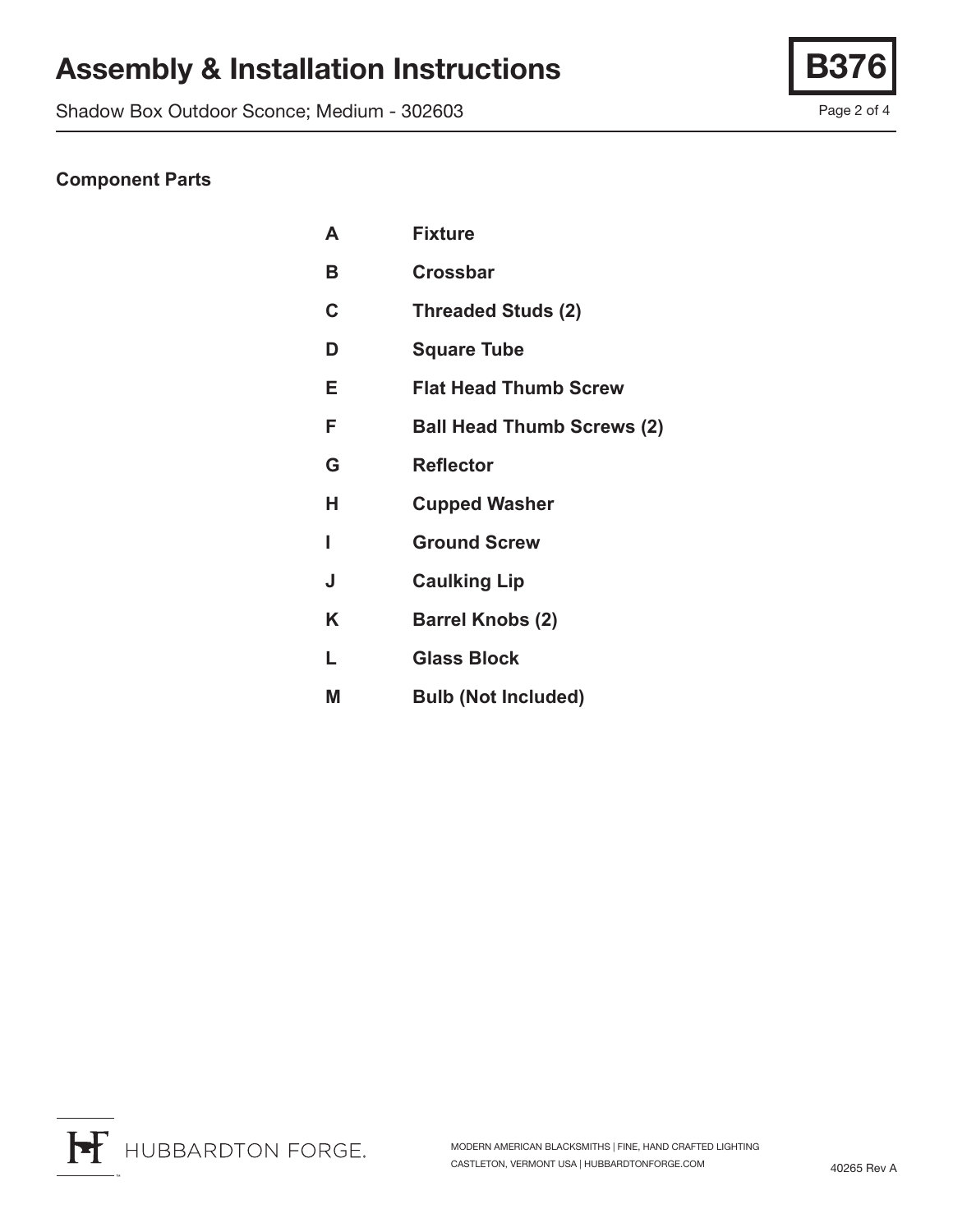### Assembly & Installation Instructions

Shadow Box Outdoor Sconce; Medium - 302603



#### To Install Fixture *(Figures 1 & 2)*

**CAUTION:** BE SURE POWER IS OFF AT THE MAIN BREAKER BOX PRIOR TO INSTALLATION.

- 1. Carefully unpack the fixture from the carton.
- 2. Using two machine screws (not provided) fasten the crossbar (B) to the electric box.

*Note: A new electric box comes with screws. When replacing a fixture, retain the existing screws for use with the new fixture.*

- 3. Thread studs (C) into the appropriate holes in the crossbar (B) that line up with holes in the fixture (A).
- 4. Unscrew two ball head thumb screws (F) from the bottom of square tube (D) until the square tube can be removed from fixture (A).

*Note: The reflector (G) is shipped inside square tube (D); keep together for later installation.*

5. Hold fixture (A) close to wall. Using suitable wire connectors (not provided) connect fixture wires to supply wires (white to white and black to black). Attach a pigtail lead to the crossbar (B) using the cupped washer (H) and ground screw (I). Connect all ground wires (bare copper or green to bare copper or green).

**CAUTION:** MAKE SURE WIRE CONNECTORS ARE TWISTED ON SECURELY, AND NO BARE WIRES ARE EXPOSED.

- 6. Apply a generous bead of a suitable caulking material (not provided) to caulking lip (J) on the fixture. Caulk should be applied around the entire perimeter of the backplate (Figure 2).
- 7. Slide fixture (A) over threaded studs (C) and push firmly to wall, making sure that no wires are pinched between fixture back and wall. Fasten with barrel knobs (K). Be sure threaded studs (C) are fully seated in the barrel knobs.
- 8. See instructions on next page to complete installation.



*(Figure 2)*

G

HUBBARDTON FORGE.

MODERN AMERICAN BLACKSMITHS | FINE, HAND CRAFTED LIGHTING CASTLETON, VERMONT USA | HUBBARDTONFORGE.COM